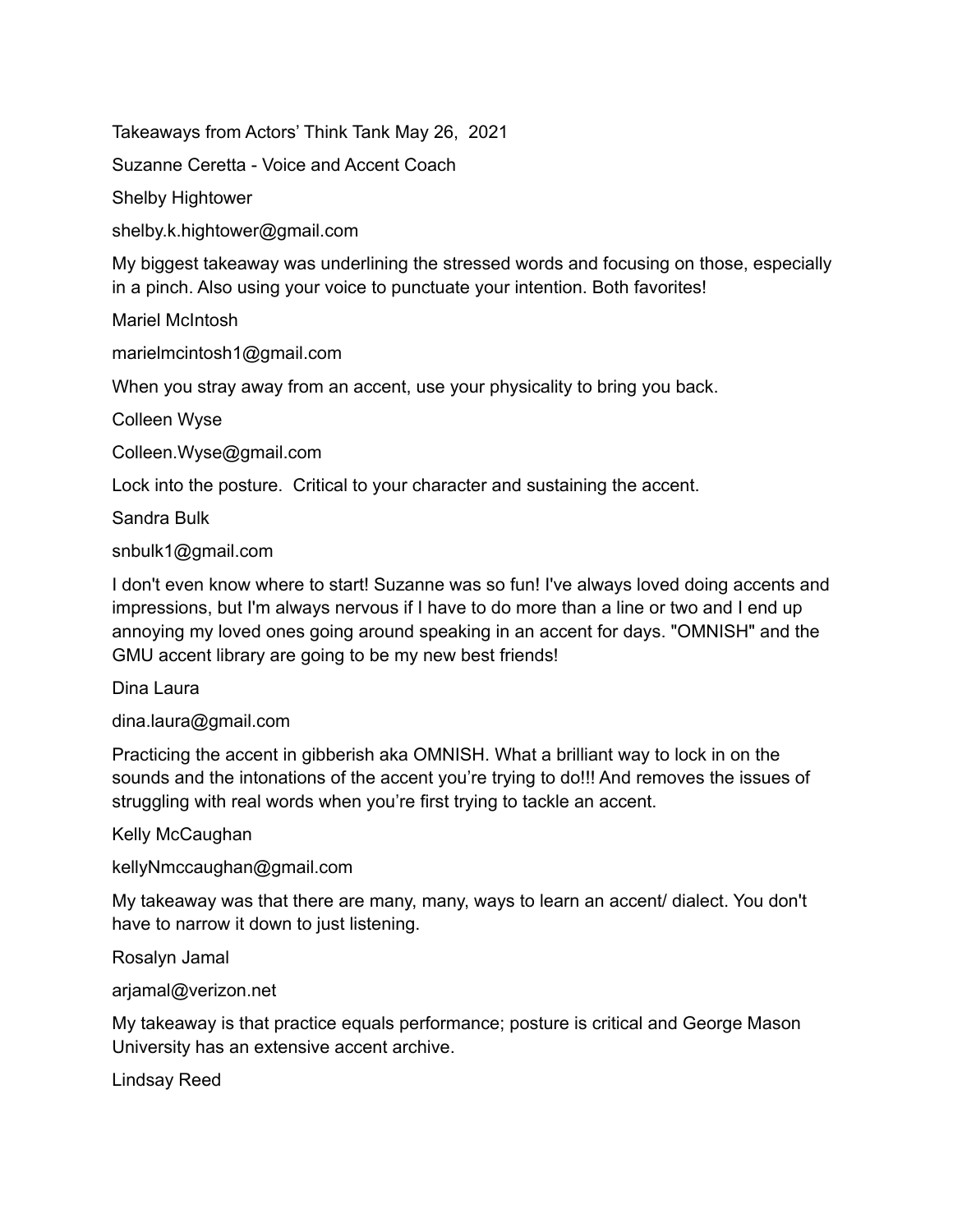## lindsay.m.reed1@gmail.com

My biggest takeaway was underlining the stressed words and focusing on those, especially in a pinch. Also using your voice to puncuate your intention. Both favorites!

### Erin Ashley

erinashleyvoa@gmail.com

This was such a fun surprise!! She was amazing!! What I got from today was how important it is to give ourselves the freedoms to play and have fun!!! Go be that character and / or accent at the coffee shop! Just relax and let it happen!

### Mike Provenzano

mike@mlprov.com

What a great session, I loved her point about going outside in public and practicing the accent you need to work on. Along with the voice notes idea even when you're just recording someone else talking and they don't know it. Great session today, thank you very much Suzanne!!

Rich Henkels

### rkhenkels@gmail.com

If you are in a place where other accents are prevalent, like a casting room, lock into your accent, type, posture, as well as a phrase that can easily bring you back, so you aren't affected by the other accents in the room. Make it a part of your character.

Lydia Gilbert

lydia.gilbert27@gmail.com

Your ability to manipulate tones and inflections was infectious! I so appreciate the importance of the physicality and the connection to the accent, the lip formation, the air passage…… Centering yourself back to your posture.

# Luca Cundo

11luca28@gmail.com

Wow Suzanne was great. Very talented with her wide variety of accents. Not bad for a Brooklyn girl. VERY TALENTED

Craig Woolridge

caw2062@gmail.com

Practice. Spend a day or half a day speaking in another accent

Shelley Brietling

sbrietling@gmail.com